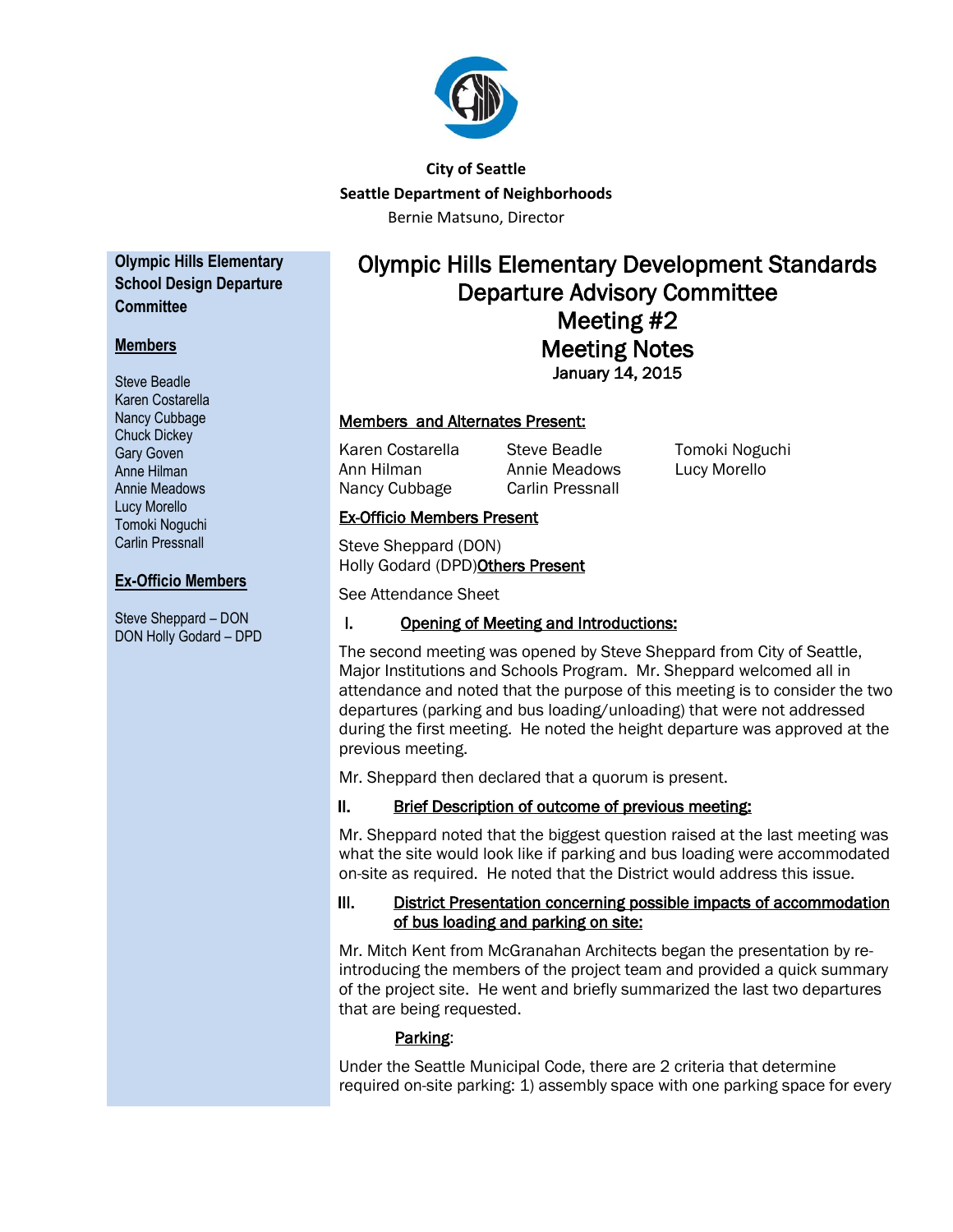Olympic Hills Elementary Departure Meeting #2 Page2

80 sq. ft. which in this case is the combined cafeteria and gymnasium at 9,992 sq. ft. thus requiring 125 parking spaces; and 2). Child care center requirement which in this case requires another 11 spaces. The total parking required is thus  $11 + 125$  or 136 parking spots. The District is proposing to provide only 82 permanent on-site spaces located on 3 zones and 54 overflow spots on the playground to achieve the 136 parking spots on site.

District staff briefly went over the impact of accommodating the remaining 54 spaces as permanent 0n-site spaces and presented the diagram shown below.



The result would be further loss of critical open play space.

A comment was made that the plan was very similar to the first community meeting, and asked what was the rationale and process to change the site plan. Mr. Kent responded that there were influences that were dictated to change the site plan and one of them was to make sure that enough parking was covered for staff or visitors and find a place off the street and to accommodate big events on site.

Ms. Lucy Morrello commented that numerous community members were opposed to the parking lot and having a curb cut off by 23rd. The community would want to meet with us and voiced their opinion that they are not happy with the curb cut off and to avoid the curb cut off the  $23<sup>rd</sup>$ .

Mr. Kent commented that parking is a very sensitive issue and the School District and the City made tremendous efforts to collaborate with the community to introduced renovations.

Mr. Steve Beadle made a comment regarding the parking code requirement and mentioned that having 56 spots on the lot, the number 11 make sense, but raised a question about how the number 56 came about. Mr. Beadle pointed out that the Transportation report identified 296 legal street spots around the school and the peak number of use during the school day was 80 and in the evenings around 70 so there are a very large surplus of street parking in the neighborhood. he also mentioned that having zero parking on site will be an extreme position, but it was not clear to him about the 56 parking spots right now and with that much excess parking around the school, he asked if it would be reasonable to discuss utilizing these excess parking.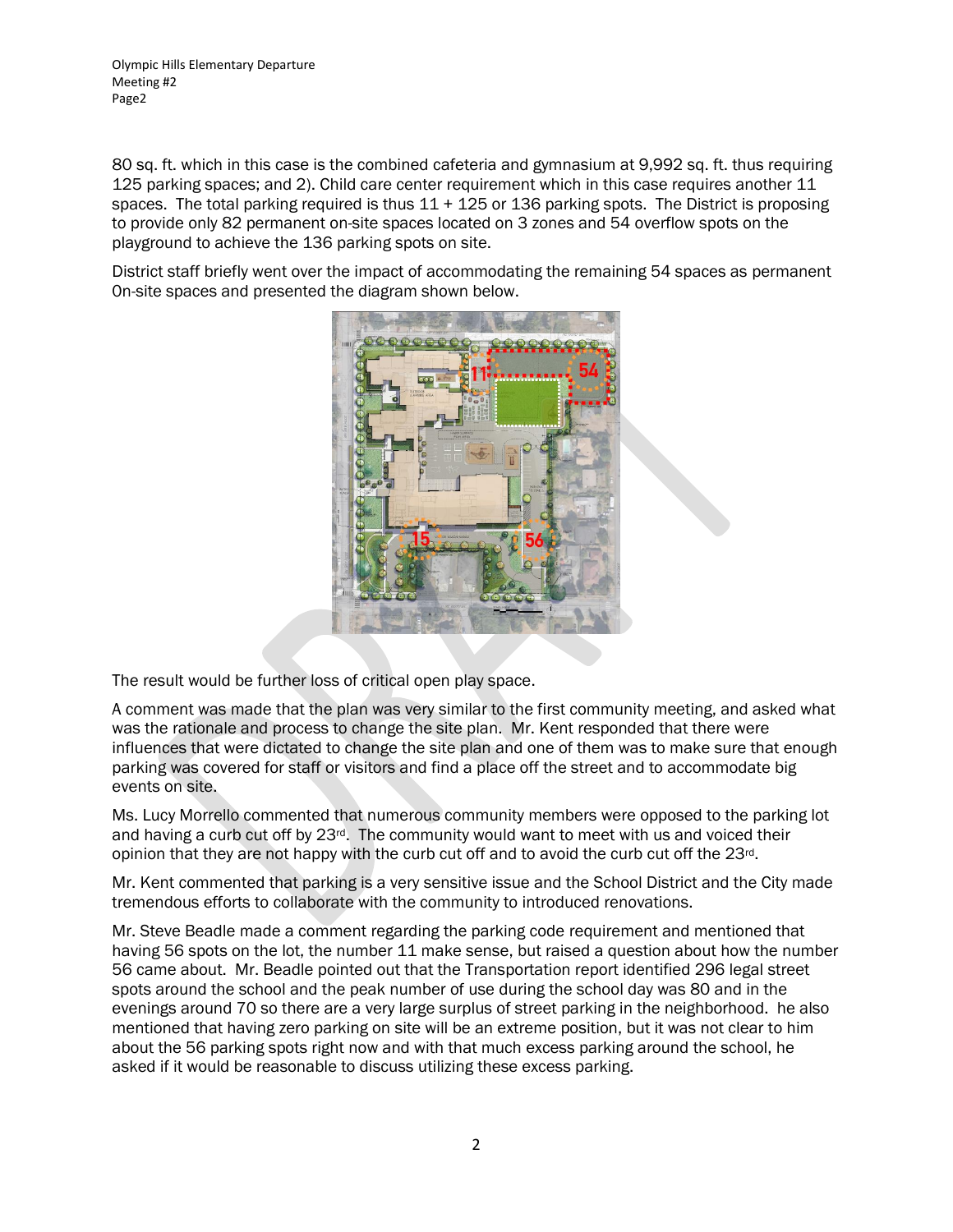Mr. Sheppard commented that most neighborhood pushes for slightly more parking onsite in order to relieve alternative parking around the school. He suggested that the committee could approve less than required parking, with a condition that District would work with the City to utilize street parking.

Mr. Beadle commented that most of the problem occur around pick up and drop off and not so much in the afternoon.

Mr. Tomoki Noguchi commented that along  $133<sup>rd</sup>$  street, there were several cars that is parked all day that provided problems to the neighborhood.

#### Bus loading and unloading:

Bus loading and unloading on site has specific conditions and by current operation on the school, the existing on street bus loading is allowed to continue if the following conditions are met: 1) boundary on site is not being expanded; 2) student capacity not being expanded for more than 25%; 3) current bus loading and unloading is on street.

Mr. Kent provided a diagram layout showing the bus loading and unloading. The School District is proposing to keep the bus loading and unloading at the same place. There were concerns regarding pick up and drop off that was raised in the last meeting and these concerns were mitigated by designing a one way direction with long set of curb lines for loading and unloading, plenty of curb lane space and it is a controlled space, and a nicely segregated area.

Mr. Kent also provided a diagram about what would the bus loading would look like. A comment was made regarding what will happen if the bus load departure is not granted. Mr. Kent responded that the bus loading and unloading will be brought internal to the site where the parent pick up and drop off is located. The implications are that we will be putting professionals on a controlled environment that may not adhere to the safety laws.

#### IV. Public Comments:

Mr. Sheppard opened the discussion for public comments and discussion.

**Comments from Cherry:** lives on  $23<sup>rd</sup>$ , and she agree with the bus route proposal abut voiced her concerns about parking. She mentioned that she never experienced any surplus of parking around her neighborhood. She is concerned about parking and safety issues and concerns particularly for the people who park across the hill which is not a viable parking spot where there are some cut offs on both sides of the street.

Comment from an anonymous person: She commented about bus loading is fine but her concerns is more about the pick-up and parking after school. She mentioned about having 300 kids around the neighborhood, there is a big safety concern.

#### V. Committee Deliberations:

Mr. Sheppard began to open the discussions to Committee deliberations and asked the Committee on which departure they want to deliberate first. Mr. Sheppard suggested to discuss the parking departure and then the bus loading and unloading. Mr. Sheppard reminded the Committee that their purpose is to discuss the remaining departure and decided whether they accept with no condition, reject it, or approve it with conditions to it. He mentioned that any conditions added should be easily done by the City and should be related to the departure being requested. Also, Mr. Sheppard mentioned that conditions requiring physical improvements and changes to the streets need to be adjacent to the school site. He noted that the Committee can recommend anything they wish, but it would depend on the Department of Planning and Development (DPD) and SEPA authority enforcement will be very difficult to do that.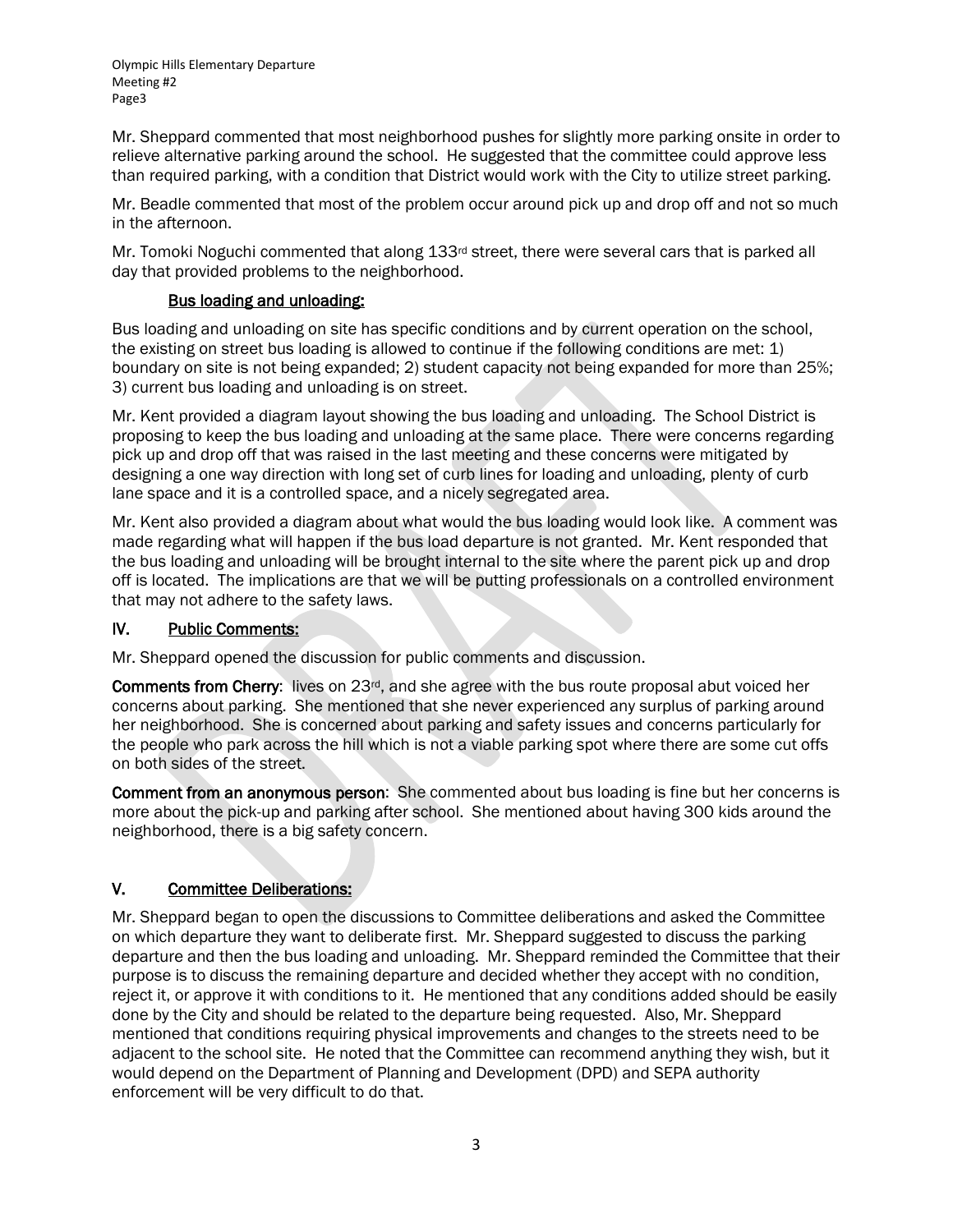Olympic Hills Elementary Departure Meeting #2 Page4

Ms. Holly Godard commented that the suggested transportation plan, the District and to SEPA accepts a list of suggested improvements and recommendations and what the school is trying to do that includes developing a school safety committee, safety routes, traffic studies, etc.

Mr. Sheppard mentioned that if the Committee feels that the list on the plan is important, that they could approve the departure on conditions that the list is implemented.

Mr. Sheppard summarized one of the possible condition to include findings on the recommendation Section 4 of Page 30 of the Hefron Transportation report dated December 18, 2014 be required before the completion of the plan.

Mr. Beadle made a comment that the benefits of having street parking is to help slow people down and he do not see street parking as a negative and it is not his goal to see more street parking. He mentioned that adding more parking to the neighborhood adds to the tendency to use cars to go to school for pick up and drop off assuming more people are coming in cars. Mr. Beadle suggested about increasing the number of bike parking spaces and mentioned that if 8% of the kids are comfortable riding their bikes to school, there will be no parking for their bikes. One of the conditions he would like to add is to raise the amount of bike parking.

Mr. Sheppard suggested as a condition that "x" number of units for bicycle parking be added.

Mr. Noguchi commented that the City code requires parking spaces and make sure that there is no spill over parking to the neighborhood, and the idea is to accommodate parking demand generated by the school on site. He mentioned that the proposed number of parking stalls are reasonable and that special events that happen 2 or 3 times a year generates a lot of parking spaces. In order to resolve and minimize spillover, he mentioned having parking restrictions between 8 am – 4 pm except on Sundays on 133rd, 23rd, 33rd and 20th on both sides of the street.

Mr. Sheppard suggested that a possible condition to put forward will include eliminate day time parking on the street surrounding the school except on Sunday.

A comment was made whether the Transportation report suggested if this is a big issue, and the only recommendation is to inform the people and be aware if there is an evening event happening in the school.

Mr. Sheppard summarized the following conditions that the Committee has presented regarding granting less than required parking which are:

- 1) The findings and recommendations by the Hefron Transportation report Section 4 page 30 dated December 18, 2014 be required before completion or implementation of the plan;
- 2) Reasonable number of bicycle parking spaces be provided on site; and
- 3) Daytime parking between 8am 4pm be prohibited on the streets.

A comment was made regarding condition #3 that she will be very upset if a restricted parking be put forth in front of her house.

A comment was made if the School District is looking at having other than school activities be happening on site like a community center event. Mr. Kent mentioned that the School District is very flexible and it is up to the site based management on what they want to do, and the School District is very generous around the community on having evens on site.

A comment was made about the sensitivity to adjacent single family lots and commented about her displeasure with the current site plans and another commented on the issue regarding the configuration of the parking lot.

A comment was made that there will be minimal events on site and it will be a very rare occurrence.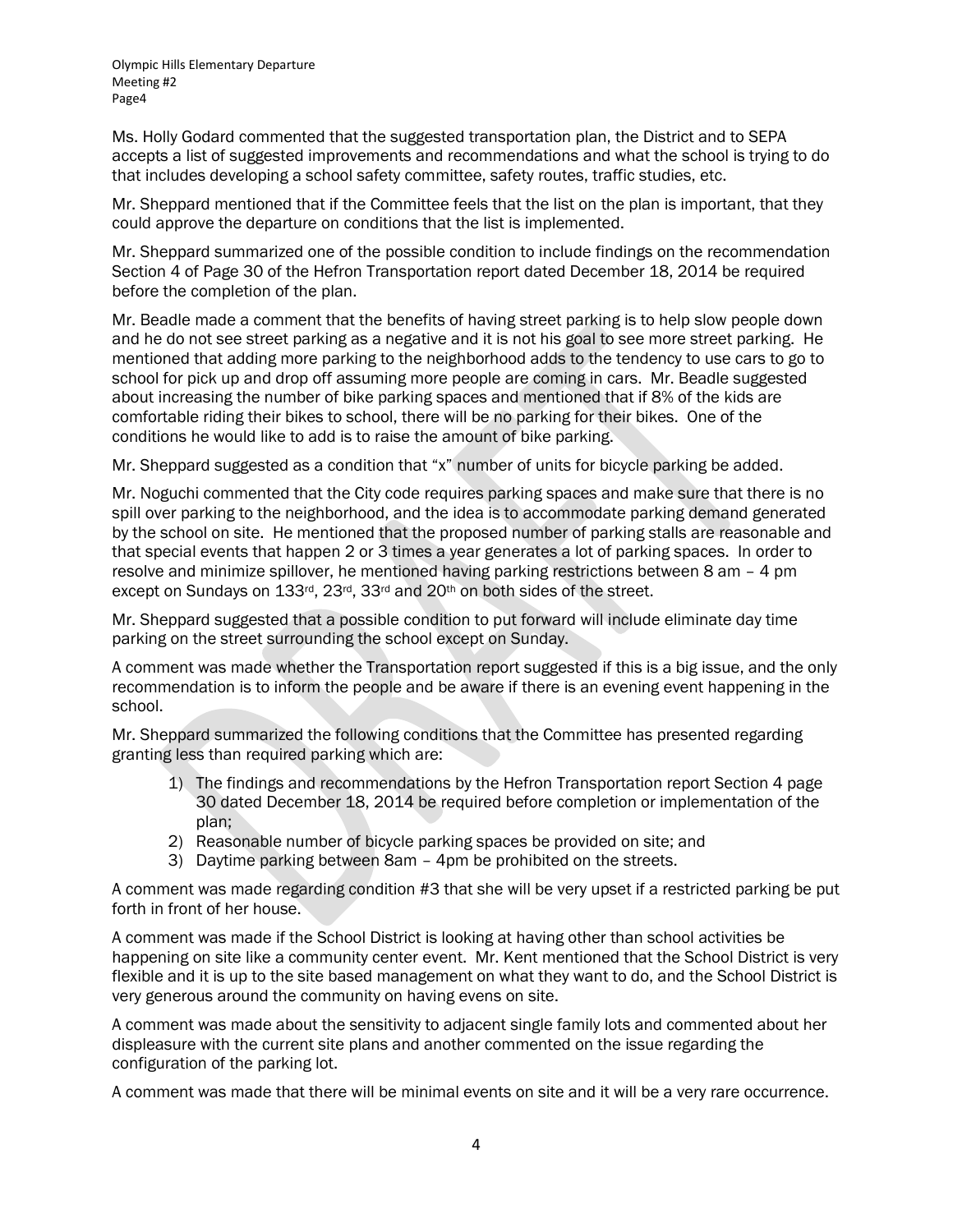A comment was made that the acre of play space for the school, most of the time, the space is used as a play surface and for 54 overflow spaces for evening events.

Mr. Kent mentioned that there will be several gates would be in place and there will be only a limited number of parking on the streets.

Mr. Brad Tong commented that most of the conversation from the community is the number of parking spaces.

Mr. Sheppard summarized as one of the condition is for the District and the City consider further reducing onsite parking to 54 spaces, and adding concurrently incorporating angle parking on the south side of NE 133rd from 20th to 23rd avenue NE.

There was a Committee discussion and a motion was introduced to add the following condition to grant less than required parking.

Mr. Sheppard began the vote with a show of hands and the final count was 3 in favor; 4 oppose and 1 abstain. The motion to have the City and SDOT investigate incorporating angle parking in the south side of 133<sup>rd</sup> street between 20<sup>th</sup> and 23<sup>rd</sup> avenue NE fails.

Upon further deliberations and discussion by the Committee members regarding the conditions to grant less than required parking, Mr. Sheppard summarized the following conditions:

- 1) That the findings and recommendations of the Hefron Transportation Report on Section 4, pages 30-31 dated December 18, 2014 be a required element to any implementation of the plan;
- 2) That less than 50 bicycle parking spaces be provided or more based upon the demand analysis; and
- 3) Further reduction of onsite parking less than 64 spaces be allowed in order to provide a 20 ft. buffer between the proposed east parking lot and adjacent residences and softening of the turn radiuses between the east parking lot and student drop off.

A motion was made to grant the departure of less than required parking with these conditions and it was seconded. Votes were as follows:

| Nancy Cubbage        | Yes     |
|----------------------|---------|
| <b>Lucy Morello</b>  | Yes     |
| <b>Chuck Dickey</b>  | Yes     |
| <b>Annie Meadows</b> | Abstain |
| Anne Hilman          | Yes     |
| Tomoki Noguchi       | Yes     |
| <b>Steve Beadle</b>  | Yes     |
| Karen Costarella     | Yes     |

#### A quorum being present and the majority of those present having voted in the affirmative; the motion passed.

Mr. Sheppard began the next committee deliberations regarding granting departure for bus loading and unloading.

A comment was made regarding the number of buses in the school. Mr. Kent mentioned that from the Transportation report, a group of 8 full buses at departure, and another set of buses for the